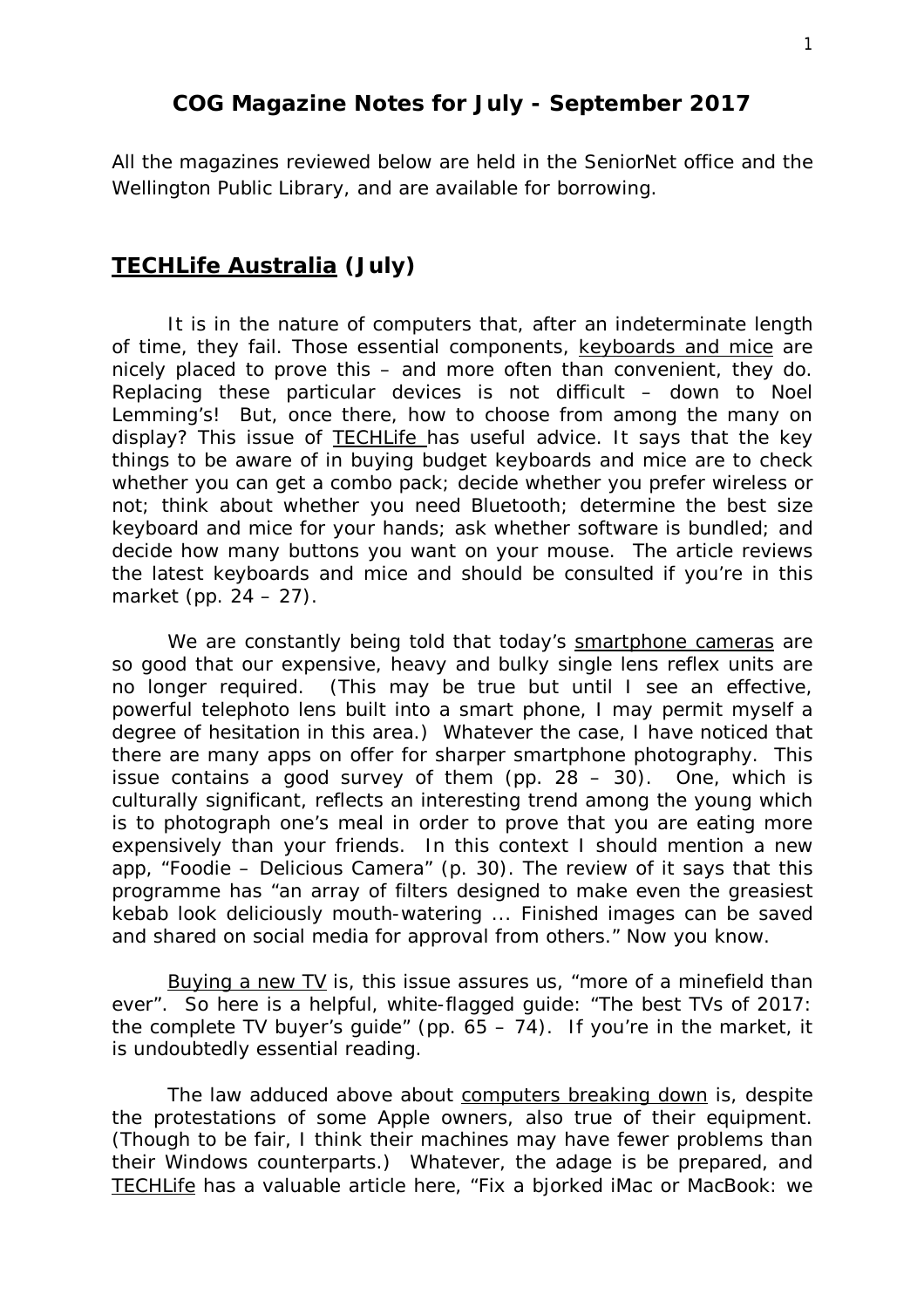### **TECHLife Australia (August)**

More than a few SeniorNet members come to our sessions asking for help with photos – particularly organising them. There's an article here that could be a great help: it's "Get started with Windows 10's photos app" (pp. 88 – 89). (I've photocopied it.)

E-commerce, anyone? If you are diffident about dipping your toes into this particular water, SeniorNet can help you. We run courses on how to use TradeMe - and here, in this issue, is a useful article on eBay. It's called – "eBay expert: how to make online purchases like the pros". Paragraph headings include "search like a pro"; "search operators"; "find the best price"; "review"; "buying local vs overseas"; "payments"; and "sniping" (pp.  $28 - 29$ ).

Keeping your phone charged when you're out and about is a challenge. It's less of a challenge when you're in the car. Car chargers are useful accessories. There's a relevant review article here, "Affordable USB car chargers" (pp. 30 – 33). As well as providing detailed reviews, it makes an important general point: "when you're plugging in an expensive device such as a smart phone, it makes no sense to risk a dodgy charger, even if the chances of damage are very low". So the key recommendation is to try and get a branded device, and the point's made that it's worth spending a bit extra to have more than one USB port available. Keep a spare cable in the glove box.

## **Australian Personal Computer (July)**

We're always learning at SeniorNet.

<sup>|&</sup>lt;br>1 When I read the title of this article I must admit that I paused over the word "bjorked". It was not one known to me. Showing my age, I went first of course to my Concise Oxford. Despite what I sensed was an interesting Anglo-Saxon influence, there was no help there. Then it occurred to me to be modern, to search online. This was a process. Google delivered a proper noun – Bjork. This, it explained, is the name of an Icelandic singer who "released her first album at 11. She was in many bands, then split to pursue her solo career, releasing her first international album, Debut. The hit single from the album was called Human Behaviour ..." (see [http://www.urbandictionary.com/define.php?term=Bjork\).](http://www.urbandictionary.com/define.php?term=Bjork).) Now all this information was certainly interesting, if not particularly helpful. But the onomatopoeia from the word "bjorked" suggested not only something Scandinavian, but also something broken. So I hunted on. And then, the Urban Dictionary delivered the goods. Its definition of "bjorked" is as follows:

<sup>&</sup>quot;A colloquial augmentation of the phrase 'borked', meaning 'broken beyond repair' or 'cream crackered. 'Bjorked' means ultimately the same thing as 'borked', but has a much nicer Icelandic-sounding ring to it. It is especially effective when referring to under-performing people or products from Scandinavia." ( [http://www.urbandictionary.com/define.php?term=bjorked\)](http://www.urbandictionary.com/define.php?term=bjorked))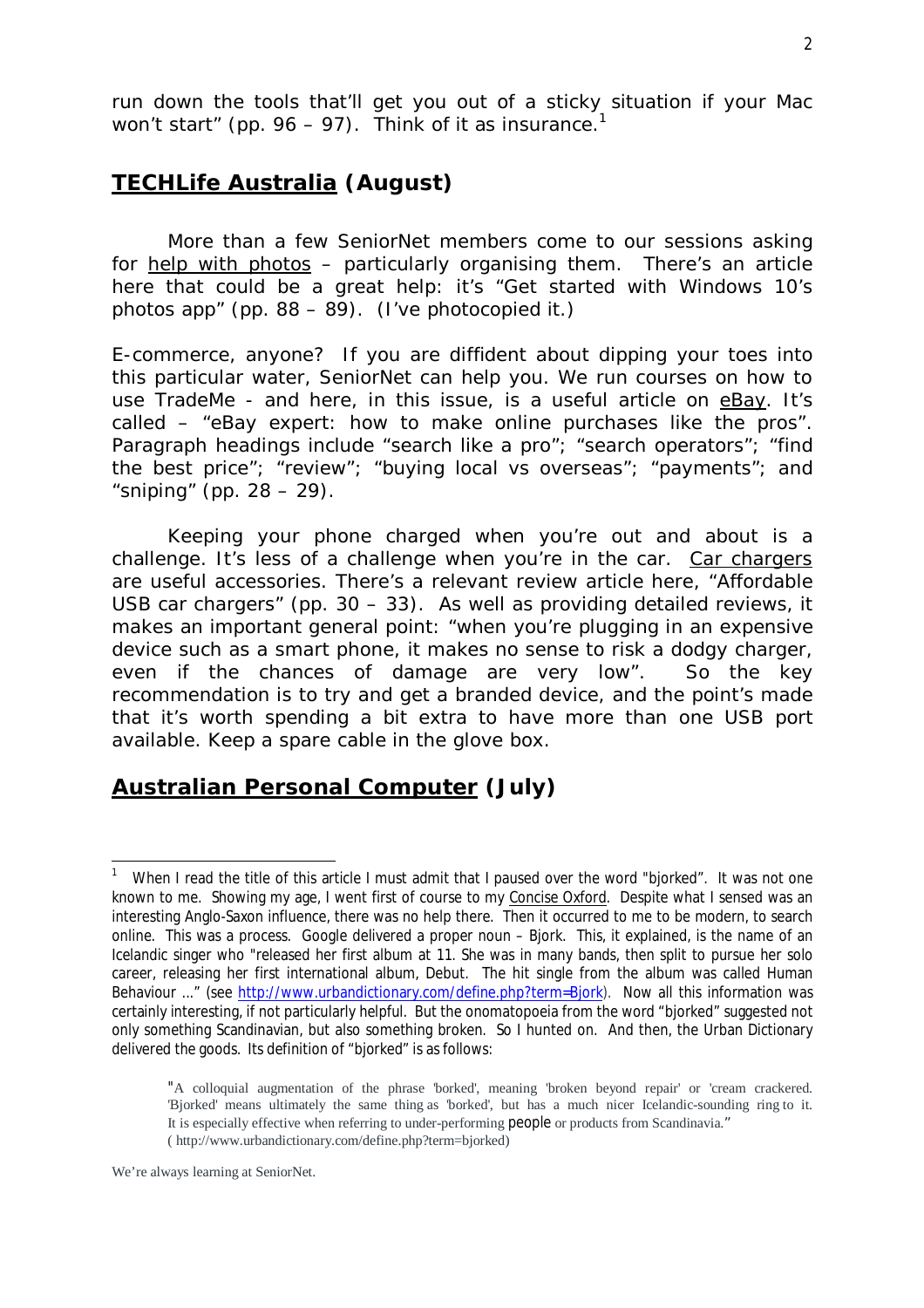This issue has a major review article on solid state drives -  $-$ "Super-cheap SSDs" (pp.  $54 - 59$ ). It's a very thorough review but, as I read it, I was questioning its major premise. It said "simply switching your OS drive from a comparatively slow mechanical hard disk drive ... be it 5400 rpm, 7200 rpm or even 10,000 rpm – to a solid-state drive can make a huge, positive difference to how you work or play." Let's think about that. Well now, I suppose if you choose to measure your life in milli-seconds, then this could be true. But how many of us are in that unfortunate category? I happily am not; I am well content with standardissue hard disk drives, and, if you are like me, you would certainly admire the technical capacity which produces solid-state drives, but would not see them as particularly relevant to most SeniorNet members.

Of much more appeal to our community is the article, "Get to grips with the new Skype" (pp.  $68 - 70$ ). What has happened is that the Windows 10 Creators update has overhauled the long-standing and wellreceived Skype programme. It is free and many of us use it to keep in touch with family and friends. The intention of this article is to show us how to get the best out of the updated programme. As you would expect, the article is informative, well-illustrated and laid out, and certainly looks competent. But, we wondered, was it field tested? We in our household decided to give it a go. We spent three-quarters of an hour on it – which is more than enough. But all that glisters is not gold. Consider: we used the previous version of Skype successfully for three or four years. We have recently installed the new version of Skype, and have studied the article under review - precisely in order to "get to grips with the new Skype". But we are now in need of the Clinic; because it is no longer clear to us how to make a Skype telephone call. Old hands see this sort of thing happening quite often in computing. They suggest that in order to help maintain their employment, computer engineers must be seen to be upgrading and "improving" their programmes. But in so doing, they often detract from the essence of the programme - which is of course that, whatever its function, it must be accessible, simple - and it must work. Unfortunately, for us at least, the new Skype has muddied what used to be clear waters.

Bill Gates is the richest man in the world. The company he founded, Microsoft, has made him so. And most of us have contributed generously to both man and behemoth. But I hear the voice of common sense asking – should we go on doing so? Consider Microsoft Office. It is a familiar friend on our Windows computers. We act as though it is an essential companion in our computing experience. Therefore we are prepared to pay handsomely for it. But if SeniorNet does nothing else, it must tell members that there is a free and highly competent alternative. It is called LibreOffice. It is an impressive programme, and I underline that, not only is it free – but it is fully compatible with Microsoft Office. There is an article in this issue which tells you "How to switch to LibreOffice" (pp. 76 – 78). Softwarecity.co.nz is currently selling Microsoft Office Home and Business 2016 for \$159.00. So that is the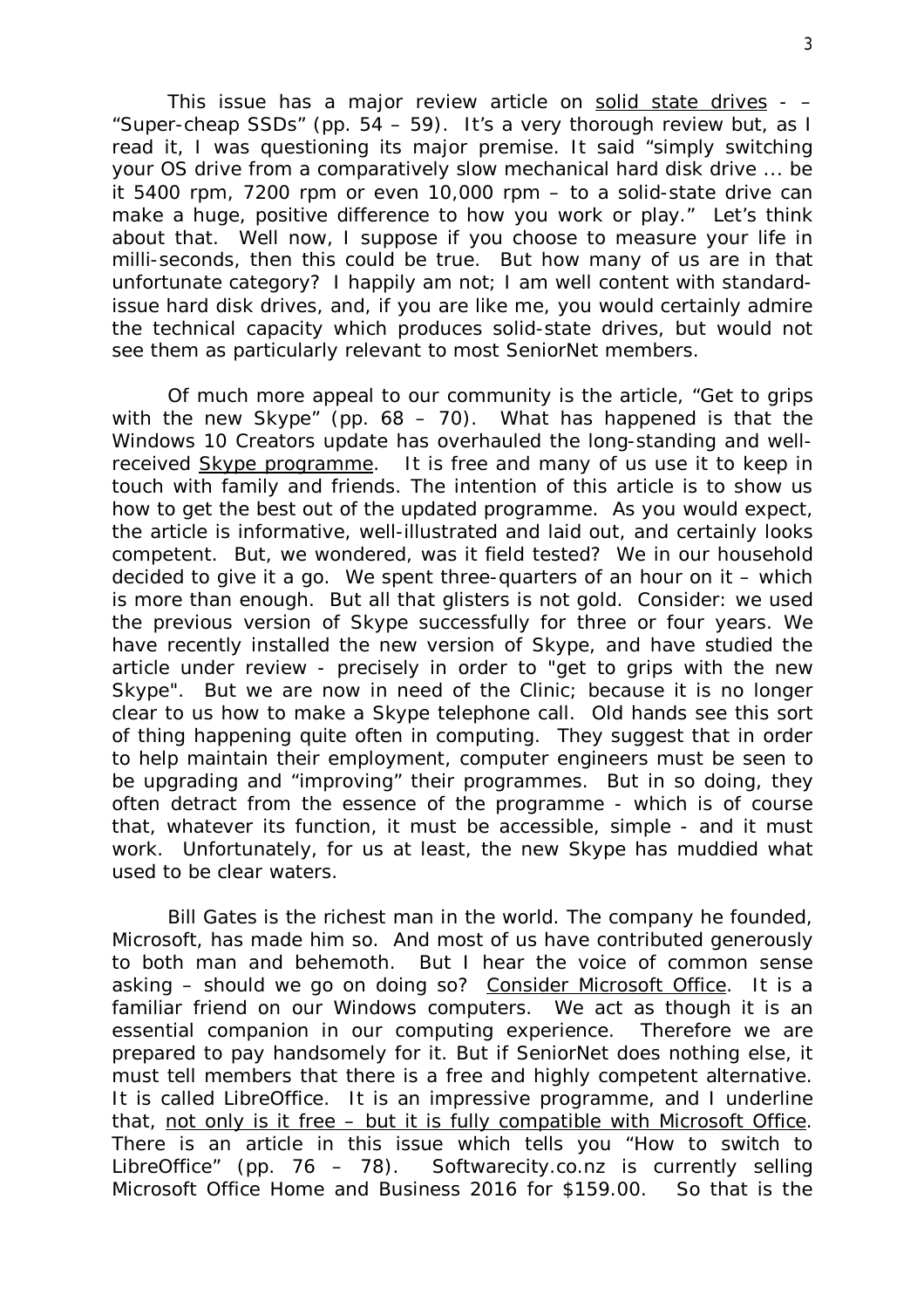opportunity cost of ignoring the Australian Personal Computer's invitation to break with habit and to adopt this free and well-tested programme. Turn the page?

Miscellaneous intelligence:

- a) this issue estimates that when Amazon sets up in Australia, its presence there will force local bricks-and-mortar tech retailers to drop some prices by around 10 percent to compete. Our New Zealand retailers will expect some flow on effects.
- b) Google has reportedly brought its word error rate in its speech recognition technology down from around 40 percent (2012) to now 4.9 percent. That's an impressive achievement and makes speech recognition a very useful tool.

# **PC&Tech Authority (July)**

The word "free" has a special resonance. This is particularly so in SeniorNet circles, and the present issue has an article designed to appeal. It is "Best Free Software Part 2: 25 downloads to secure your PC, help you code, and keep you entertained" (pp. 28 – 35). Well, we can start refining. Most of us are not interested in coding, and ideas on what is entertaining are highly personal. So that gets rid of quite a few recommendations. What's left? I'll list the most relevant to our interests. They are: AdwCleaner, Avast Free Antivirus, Junkware Removal Tool, Secunia PSI, Unchecky, VeraCrypt, Google Chrome, LibreOffice, Opera and VLC Media Player. These are good programmes and, if you want them, you could certainly download them (get Unchecky first!). Otherwise, you could just borrow this magazine. All these programs (and those I haven't mentioned) are on its accompanying disk.

Buying a new phone can be an expensive business. At SeniorNet, members often ask for advice in this area. Certainly our experts can help, but members should also cast more widely, reading reviews on the net, and in relevant magazines. This month's issue is a case in point. It has an excellent article, "Pocket Money Value Smart Phones... We round up the 11 handsets that offer high quality at a low price point" (pp. 64 – 83). A few key points:

- "... we wouldn't hesitate to recommend a great lower-or mid-range smart phone over an overpriced flagship
- "... it's generally better to go with an older flagship rather than a new budget phone"
- "... most phones [batteries] fail around the 12-hour mark, which indicates [an] ability to make it through a full day of normal use on a single charge" ; and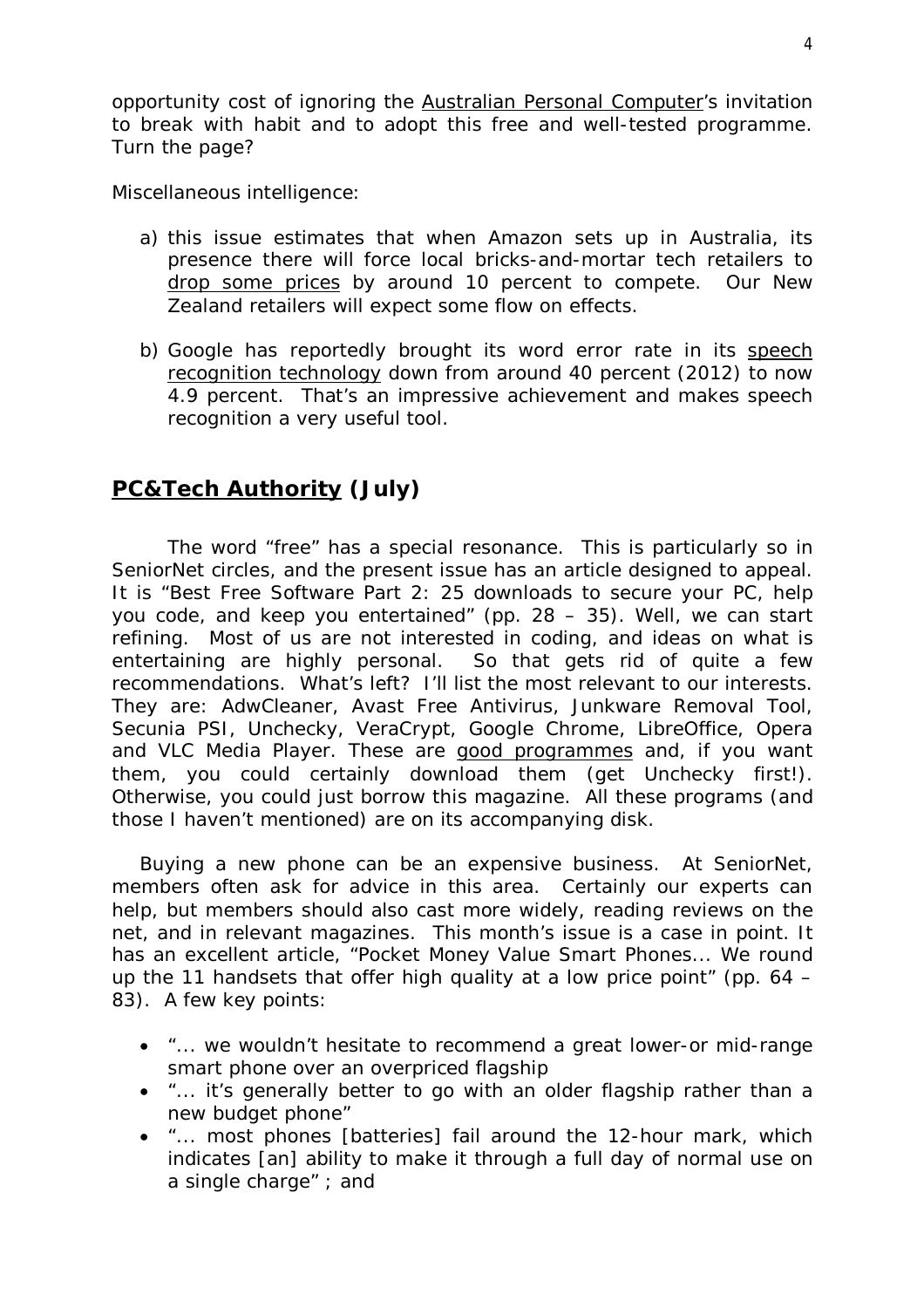"... aim for a minimum of 32 GB of integrated memory, ideally with microSD as a fallback"

### **PC&Tech Authority (August)**

The lead articles in this issue are on Windows 10 S (pp. 24 – 31). Now you may not have heard of this program. I join you in that. So, what is it? This magazine says that "it's Windows 10 without the ability to install whatever you like... A locked-down operating system that can only install apps from [Microsoft] Store". Well, that wasn't enough information for me. However, the penny dropped when it was explained that it's intended as a competitor for the Chrome operating system. Some people say that Windows 10 S is aimed at the schools' market; others note that it's been installed on Microsoft's high-end Surface Laptop. The article seems in two minds as to whether the ordinary computer user needs to be concerned about it. I'm not sure that we do, and, to me, the crucial point that emerges is that people who have bought the "S" version can, by paying an extra \$US 49, upgrade to Windows 10 Pro.

More inviting was the article "Supercharge your Wi-Fi" (pp. 64 – 74). The invitation to consider one's Wi-Fi system (modem, router and all) is appealing – "welcome to the future. The future with no dropped packets, no dead patches, no moving your laptop a few inches to get a better connection... Wireless technology has moved on... Do you stick with the tried and tested, but not always effective? Or do you invest in a new way to do Wi-Fi?" (pp.  $64 - 74$ ). Well, this could be the article you're waiting for. Not only does it tell you what to look for in a Wi-Fi router, but it offers 12 in-depth reviews of some of the best equipment on the Australasian market.

Let us imagine that you have paid good money for an Office 365 package. And that you understand that unlike, say, Microsoft Office 2007, you don't own it - you're renting it. Accordingly, there is a powerful incentive to get the best out of this suite of programmes. But how? Well, Jon Honeyball has made it his mission to tell you how to get the most out of your subscription (pp.  $76 - 79$ ). If you thought using this programme was intuitive: think again. There's a lot of good advice here. As he says, "if you treat [Office 365] in the same way as we treated the first release of Office in the 1990s, then there is a great deal of capability that you will be missing out on". Unfortunately he's right.

There's another article here which may have some highly focused appeal. It is "The 19 best command prompt commands" (pp. 80 – 83). Now, I hear you wonder, to whom might this appeal? After all, the whole point of the Windows graphical interface was to get rid of the necessity of using DOS commands. But if your interest is in ancient languages (and there are people who obtain intense enjoyment from them), then this well-structured, albeit arcane article could well be a reminder of what we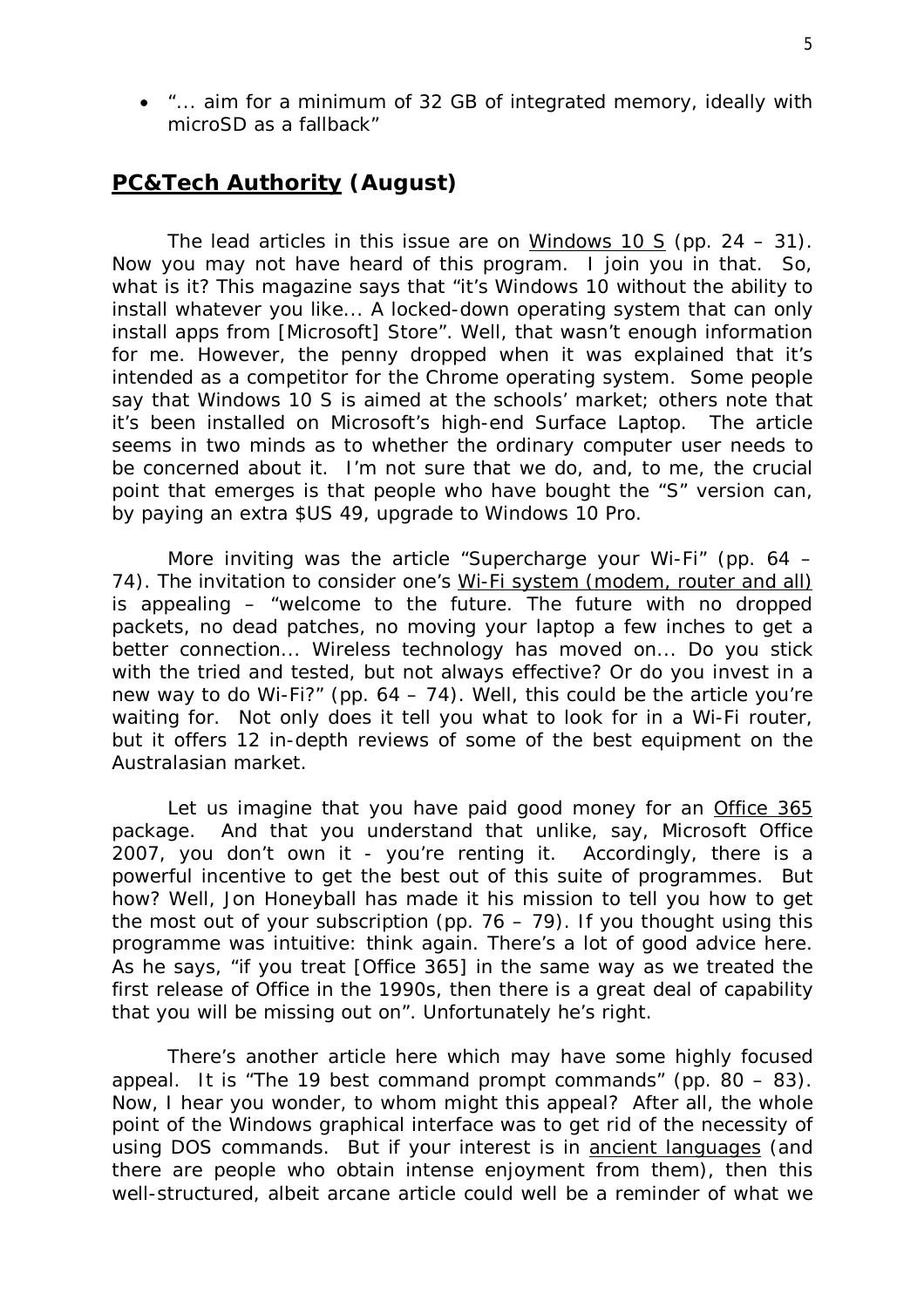used to do – and what most of us are very glad we no longer have to. May I remind you: "mlink /d c:\docs c:\users\PC TA\documents"?

### **Australian Personal Computer (August)**

The lead article is "The ultimate PC and laptop accessories mega quide" (pp.  $51 - 73$ ). This is a major piece of work. There's advice and reviews on docs, callers, stands, risers, USB – C accessories, home servers, and power banks. It's thorough and professional, and for those on the hunt, essential.

More than a few of us carry around flash drives. They are easily lost, so it's good practice to encrypt the files on them. There's an article here "How to encrypt a USB flash drive" (p. 75) which makes the point that free versions of USB encrypters are not always easy to use. However, there is a programme called Rohos Mini Drive which allows you "to create a hidden and encrypted storage container up to 8 GB in size". This seems all that most people would need, and it is noted that it doesn't delete the existing files on the drive. To get this programme, go to [www.rohos.com.](http://www.rohos.com.)

### **TECHLife Australia (September)**

"PC going well?" is a familiar opening greeting in SeniorNet circles, and the well-focused feature article in this issue is "How to fix your PC problems" (pp. 71 – 83). Over the years I've read many such articles. This one is exceptionally good. It's wide-ranging and practical: many of us would benefit from reading it.

Smart phones are amazing devices with extraordinary functions built into them. One of those functions is a movie camera. But some SeniorNet members (including myself) are very reluctant to use this feature. Why? It's usually because we don't know enough about making movies to go down this road. Well, here is an article to change all that. It is entitled "Ways to shoot better smart phone video" (pp. 80 – 83). Key advice is: landscape, not portrait; use maximum resolution; get your deshake on; use H. 264 video compression; set anti-flicker; use an external mic; no digital zoom is good zoom; use airplane mode; ensure sufficient storage; charge the battery; manually set exposure; beware the audio levels; follow the guidelines; use a tripod; remember the [thirds] rule; boot then shoot; no filters or effects; shoot in good light; and clean the lens. These headings from the article are fully explained in useful commentary.

There is value too in the article "Give your old Android a new lease of life" (pp. 96 – 97). Suggestions include using your former phone as a universal remote; an IP camera; a 3G modem; a vehicle tracker; and a